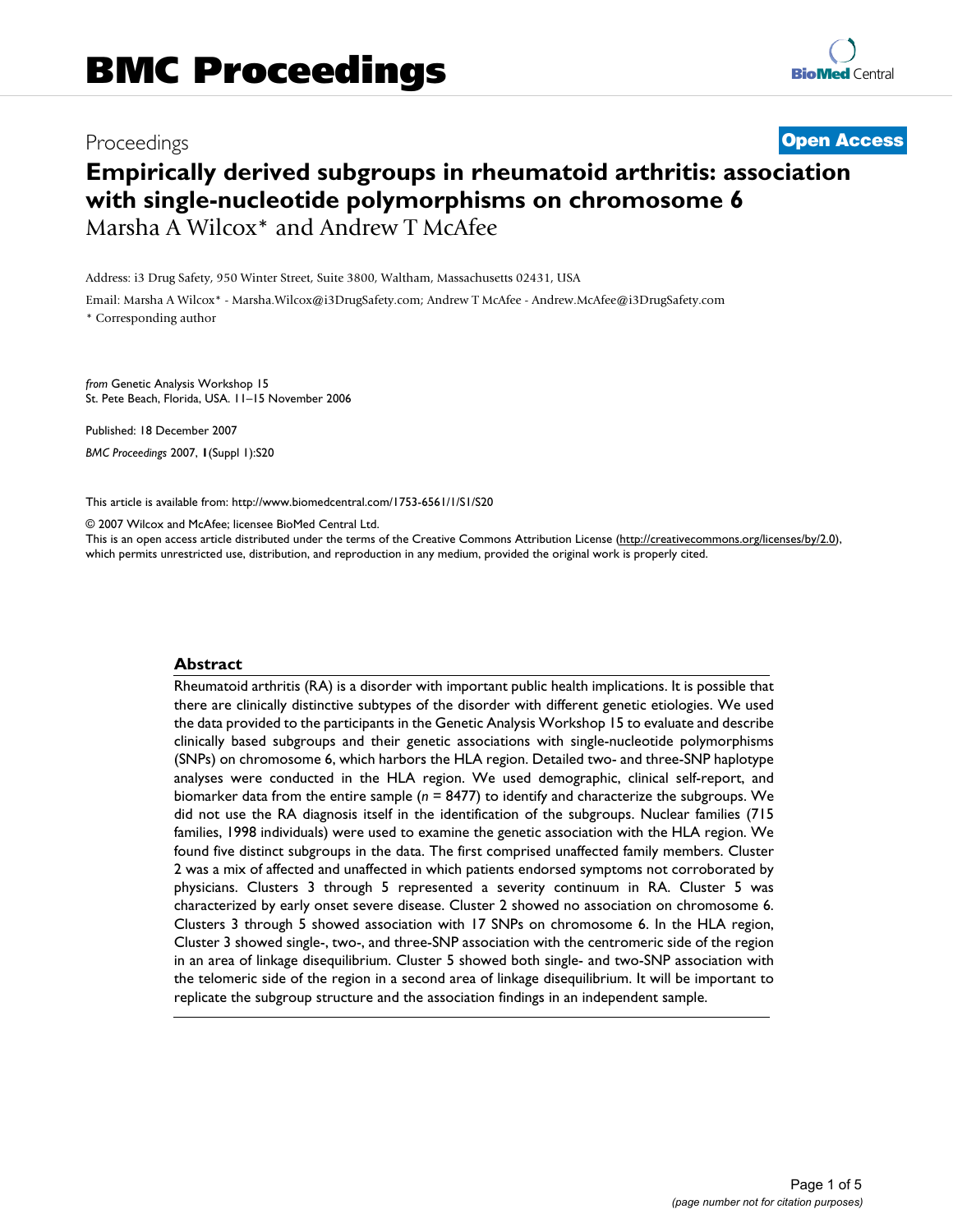#### **Background**

Rheumatoid arthritis (RA) affects nearly 1% of the population in the U.S. (2.5 million people). Symptoms vary from person to person and can include swollen and tender joints, pain, stiffness, and loss of motion. The symptoms have a range of presentation from intermittent flares to constant disabling pain [1].

Until recently, rheumatoid factor (RF) was the standard biomarker of severity in RA. According to the American College of Rheumatology, anti-cyclic citrullinated peptide (anti-CCP) antibodies are more specific than RF, may predict future RA in undifferentiated arthritis, are a marker for erosive disease, and may be an indicator of future disease in currently healthy patients [2].

The focus of this work was to identify groups of RA patients with similar clinical and biomarker characteristics. These subgroups, or clusters, were then examined for genetic association with the 404 single-nucleotide polymorphisms (SNPs) on chromosome 6. Chromosome 6 harbors the locus for the *HLA* gene, which has an established association with this disorder [3] and was chosen for that reason. Detailed analyses were conducted in the *HLA* region.

#### **Methods**

This study was conducted in the sample from the North American Rheumatoid Arthritis Consortium (NARAC) data provided to the participants in Genetic Analysis Workshop (GAW) 15. The phenotypic subgroups were identified in the entire data set comprising 8477 individuals. There were 715 nuclear families with 1998 individuals available for the family-based association analyses.

Subgroups were identified on the basis of clinical and biomarker information. The data reduction method was based upon categorized data. There were 30 original variables with 112 associated categories. The following continuous variables were categorized for the analyses: age at onset, anti-CCP, RF, number of tender joints, number of swollen joints, joint alignment and motion score (JAM), severity of left and right hand erosions, and body mass index (BMI). The remainder of the variables used for clustering were retained their original coding in dichotomous categories: smoking, left or right hand erosions, physician and patient ARA ratings (morning stiffness, three or more joints groups swollen, arthritis of the hand joints, symmetric swelling, subcutaneous nodules, RF positive, x-ray changes with joint erosions). It is important to note that affectation status (unknown, unaffected, affected) for rheumatoid arthritis was omitted from the classification algorithm. The groups were formed using only clinical and biomarker indicators.

#### *Statistical methods*

The strategy for the development of qualitative and quantitative traits included nonparametric data reduction, iterative two-staged clustering on the observed dimensions, and the assignment of binary cluster membership in each cluster for each individual.

Principal-components analysis (PCA) is a method commonly used for data reduction. These data did not meet the assumptions for PCA. A similar method designed for use with categorical data was employed. Multiple-correspondence analysis (MCA) is a nonparametric data reduction method free of the assumptions underlying PCA. The only requirement for MCA is a non-negative rectangular data matrix. MCA uses a singular value decomposition (SVD) of the matrix. Eigenvalue (vector) decomposition is a special case of SVD. The objective of MCA is to identify a low-dimensional subspace that comes closest to all of the data points. It is analogous to graphing the results of a factor analysis in a multidimensional Euclidean space. However, the space identified in MCA is not Euclidian. The coordinates of each individual in the identified multidimensional space served as the basis for the identification of subgroups or clusters [4].

Each study participant with phenotype data was assigned a score on each of the 20 retained dimensions. Next, a multistaged clustering strategy was used to identify distinct subgroups [5]. It is not unusual for groups identified with clustering techniques to be subject to the idiosyncrasies of the estimation data set. In an attempt to mitigate that difficulty, we first conducted repeated *k*-means clustering with different random cluster seeds and used a larger *k* (number of clusters) than we expected in the data. Groups that consistently clustered together across all of the initial analyses were identified as intact clusters. An agglomerative hierarchical clustering algorithm was then implemented using the intact clusters and the remaining individuals in the sample. An examination of the change in Ward's aggregation criterion and the nature of the groups was used to choose the final cluster structure [5,6]. We would have rejected a solution that contained, for example, a very small cluster formed primarily on the basis of data coding errors. The "corem", "defac", "recip/ semis", and "parti/decal" modules of SPAD software [6] were used for both the multiple correspondence analysis and the clustering algorithms. SAS software [7] was used for subgroup comparisons.

There were four binary outcomes. Indicators of cluster membership in Clusters 2, 3, 4, and 5 were created for these analyses. Individuals were coded as belonging to one and only one cluster. The family-based test of association (FBAT) [8] was used to assess the association of subgroup (cluster) membership and the 404 SNPs on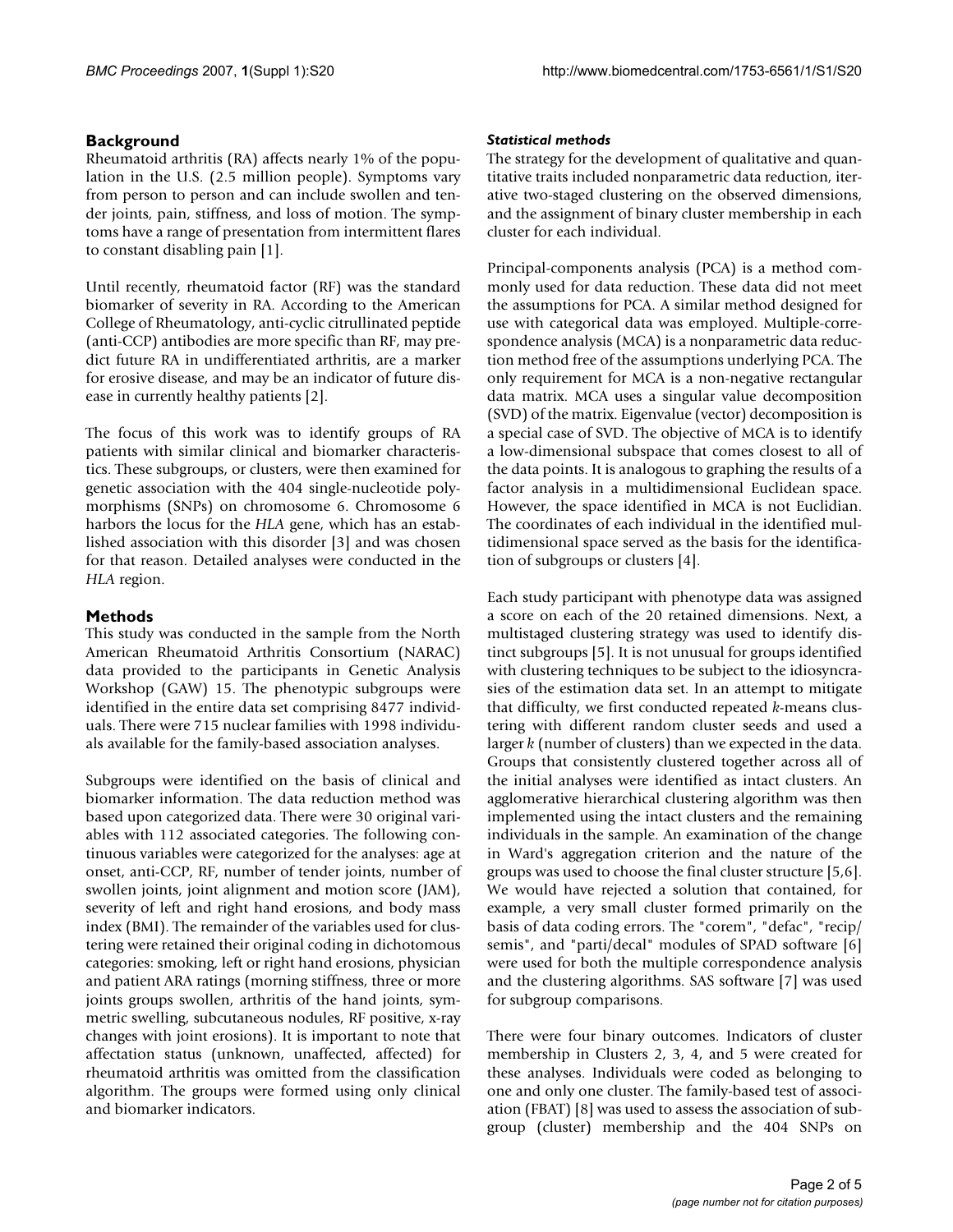chromosome 6 and the two- and three-SNP haplotypes in the HLA region. Each cluster was analyzed separately; effectively comparing each cluster to all others. The twoand three-SNP analyses were conducted using a sliding window beginning at the telomeric side of the region. Analyses were conducted using the empirical variance due to the prior reports of linkage and association on this chromosome [9]. Linkage disequilibrium in the HLA region was estimated using Haploview version 3.32 [10].

### **Results**

#### *Correspondence analysis and clustering*

Coordinates on 20 axes (analogous to factor scores) were retained and used for clustering. Twenty axes were retained based upon an examination of a graph of the eigenvalues. This strategy accounted for 74% of the original variance in the data. The first axis was characterized by patient and physician reports of stiffness and swelling, arthritis in the hands, three or more joint groups swollen and, erosions. The second axis was characterized by physician ratings on the ARA scale and the presence of subcutaneous nodules. A combination of the self-report variables, particularly the physician reports, and clinical symptoms were more influential in the formation of the first two axes than were the biomarker data.

Five groups were identified as a result of data reduction and clustering. Cluster sizes were: Cluster 1, *n* = 6,583 (77.7%); Cluster 2, *n* = 392 (4.6%); Cluster 3, *n* = 558 (6.6%); Cluster 4, *n* = 513 (6.1%); Cluster 5, *n* = 431

(5.1%). Cluster 1 was composed entirely of unaffected individuals and will not be considered further in the description of the RA subtypes. The distribution of Clusters 2 through 5, omitting the large unaffected cluster, is: 20.7%, 29.5%, 27.1%, and 22.8%. Table 1 shows the distribution of clinical indicators and biomarkers for Clusters 2 through 5, with an indication of statistical differences between clusters.

Cluster 2 is an interesting mix of unaffected and affected individuals. Less than half are "affected" with RA. This group is distinguished by a pattern of patient endorsement of the ARA symptoms (arthritis in the hand joints, three or more swollen joint groups, symmetric swelling, morning stiffness, and RF positive) and a failure of physician corroboration of the same list of symptoms. Of clinical note, a smaller proportion of this group has subcutaneous nodules than the other groups.

Clusters 3 through 5 represent a severity continuum of rheumatoid arthritis. Almost all of the individuals in each of these clusters are affected with the traditional diagnosis of RA. Cluster 3 has significantly lower scores than Clusters 4 and 5 for anti-CCP, RF, and the JAM score. The BMI of Cluster 3 members is slightly higher than that of members of the early onset severe disease Cluster 5. Fewer members of this group report left or right hand erosions (74% compared with 100% in Clusters 4 and 5). They have fewer tender or swollen joints and have lower ratings on the severity rating scales. They are mildly affected.

| Cluster 2 | Cluster 3         | Cluster 4          | Cluster 5          |
|-----------|-------------------|--------------------|--------------------|
| 44.4      | 99.I              | 99.8               | 100                |
| $*_{a}$   | 52.3              | 124.8 <sup>3</sup> | 127.8 <sup>3</sup> |
| $*$       | 33                | $111^{2,3}$        | $138^{2,3}$        |
| $*$       | 5                 | 21.5 <sup>3</sup>  | 652,3,4            |
| 36        | 422,5             | 402,5              | 32                 |
| 69.1      | 74.7              | 74. I              | 84.5               |
| 24.0      | 26.6 <sup>5</sup> | 25.1               | 24.8               |
| 16.3      | 22.4              | 54.4               | 68.0               |
| $*$       | 73.5              | 100                | 100                |
| $\ast$    | $\overline{2}$    | 33                 | $5^{2,3,4}$        |
| $*$       | 4                 | 6 <sup>3</sup>     | 6 <sup>3</sup>     |
| $*$       | 5                 | 83                 | 83                 |
|           |                   |                    |                    |

Superscripts indicate clusters compared to which the column cluster is significantly higher. For example, the JAM score for Cluster 5 is significantly higher than Clusters 2, 3, and 4.

\*a, Data are missing for the majority of this cluster.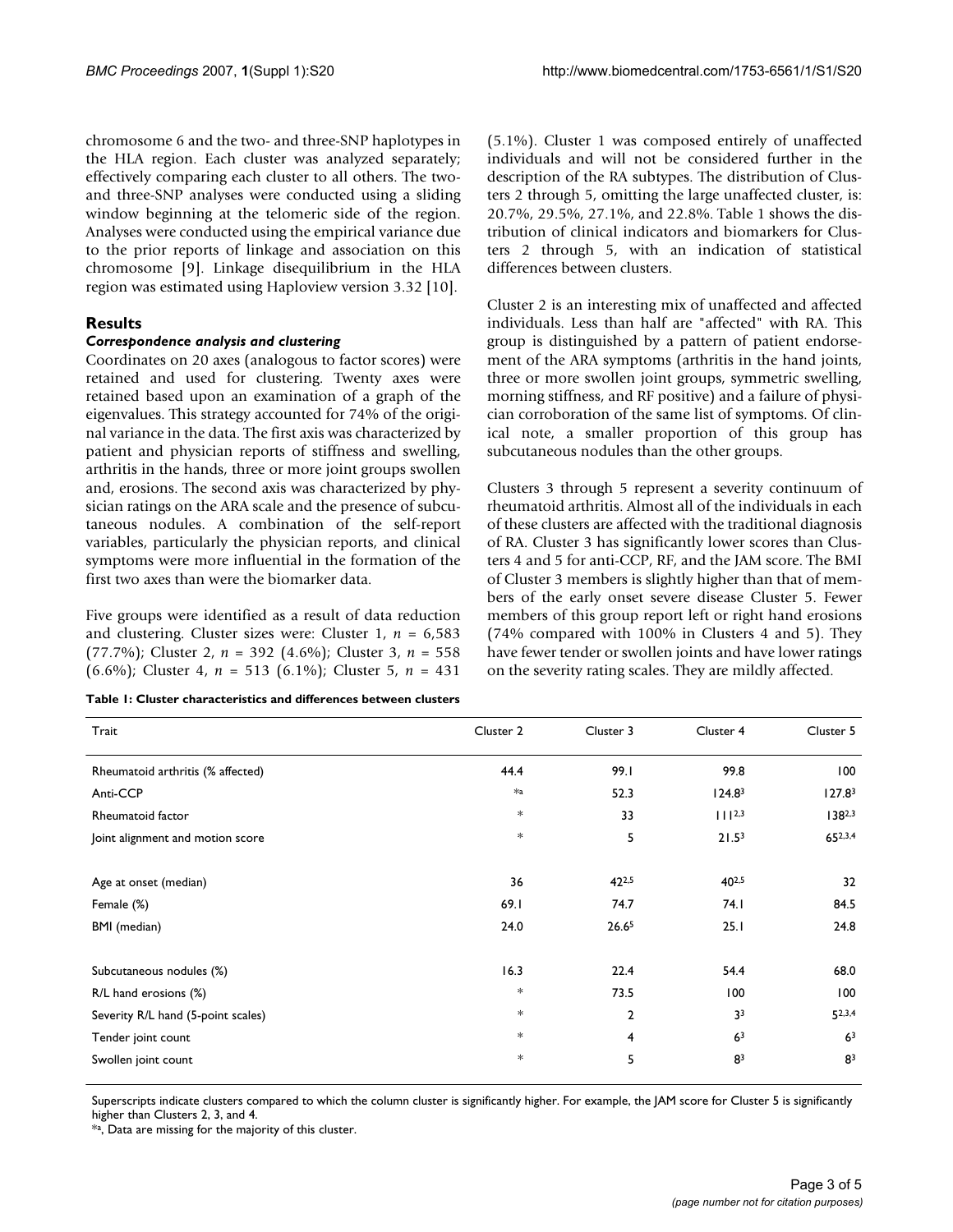Cluster 4 is a moderately affected group. The manifestation of disease in this group is generally more severe than in Cluster 3. Disease severity in Cluster 4 is closer to the severely affected Cluster 5 than to the mildly affected Cluster 3. The JAM score for this group is significantly higher than Cluster 3 and significantly lower than Cluster 5. They are also significantly higher than Cluster 3 on RF, severity ratings, and the number of swollen and tender joints.

Cluster 5 is characterized by earlier onset severe disease. This group has significantly earlier onset than any of the other clusters. The highest anti-CCP, RF, and JAM values are observed in this group. There are more women in this group (85% compared with 69%, 75%, and 74%). The median severity score is 5 on a 5-point scale. More than two-thirds of this group have subcutaneous nodules (68% compared with 22% and 54%).

There is a continuum from Cluster 3 to Cluster 5 for JAM score, x-ray changes with erosions, subcutaneous nodules, and to a lesser degree, proportion RF positive.

#### *Association*

The single-SNP analysis focused on the SNPs on chromosome 6 because the HLA locus is on 6p and has been shown to be influential in the etiology of RA. We further examined the HLA region with haplotype analyses. FBAT results are presented in Table 2 for SNPs and clusters outside of the HLA region where the *p*-value was 0.01 or lower. Results of the single-, two-, and three-SNP analyses with *p*-values less than 0.10 in the HLA region are pre-

sented in Figure 1. This level was chosen to facilitate the examination of patterns of association across the region and among the clusters. Cluster 3 shows single-, two-, and three-SNP association  $(p < 0.01)$  in a strong LD region at the centromeric side of the region. Cluster 5 shows singleand two-SNP association  $(p < 0.01)$  in the telomeric side of the region.

#### **Discussion**

We identified five empirically derived, phenotypically distinct subgroups. One group was unaffected; one was characterized by patient complaints without physician corroboration. Three comprise a severity continuum of rheumatoid arthritis. The distinguishing features of the most severely affected group are younger age of onset, more subcutaneous nodules, significantly higher JAM scores, slightly higher RF values, and more radiological changes with erosions.

The cluster with the earliest age of onset and most severe disease shows association (*p* < 0.01) with 8 SNPs on chromosome 6. The strongest association is with *PHACTR1*, phosphatase and actin regulator 1, a gene thought to interact with actin alpha and skeletal muscle 1 [11].

Clusters 3 and 5 are different from one another clinically and in association with the HLA region. The large number of tests conducted in this study (404 SNPs with 4 traits, or 1616 tests) makes it possible that these findings are due to chance alone. One would expect about 16 such results at  $\alpha$  = 0.01; we report 13. However, the purpose of this research was hypothesis generation. It will be important

| <b>SNP</b>  | Gene           | Location           | Informative families | Z    | p-Value <sup>a</sup> | Cluster |
|-------------|----------------|--------------------|----------------------|------|----------------------|---------|
| rs6597161   | <b>FARS2</b>   | 6p25.1             | 157                  | 2.58 | 0.0098               | 3       |
| rs1953088   | <b>PHACTRI</b> | 6p24.1             | 102                  | 3.91 | 0.0001               | 5       |
| rs7775474   |                | 6 <sub>p</sub> 23  | 107                  | 2.69 | 0.0071               | 5       |
| rs1938115   |                | 6q12               | 136                  | 2.85 | 0.0043               | 3       |
| rs2796051   | KCNQ5          | $6q$ <sub>14</sub> | 16                   | 2.95 | 0.0032               | 5       |
| rs6907703   |                | 6q14               | 105                  | 2.84 | 0.0046               | 4       |
| rs1548297   | EPHA7          | $6q$   6.1         | 127                  | 2.73 | 0.0063               | 4       |
| rs I 158747 | LAMA4          | 6q21               | 144                  | 2.64 | 0.0084               | 3       |
| rs2030926   |                | 6q22               | 156                  | 3.26 | 0.0011               | 3       |
| rs1012509   | <b>MANIAI</b>  | 6q22               | 95                   | 2.79 | 0.0053               | 5       |
| rs577876    | PARK2          | 6q25.2             | 134                  | 3.77 | 0.0002               | 3       |
| rs880900    | RPS6KA2        | 6q27               | 86                   | 2.64 | 0.0084               | 5       |
| rs6917113   |                | 6q27               | 72                   | 3.00 | 0.0027               | 5       |

aValues less than 0.01 are shown.